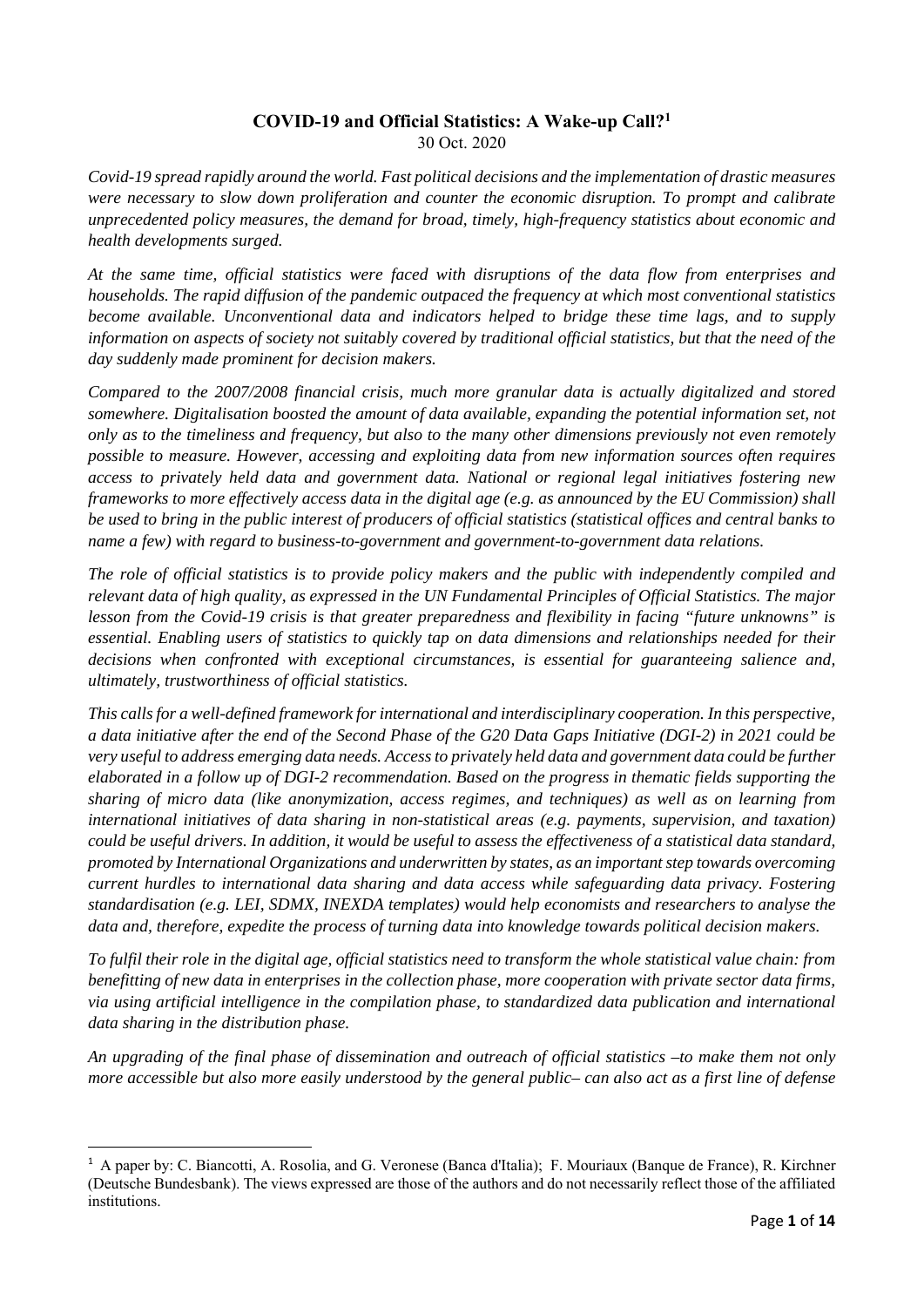*against misinformation in the digital age. International sharing of experiences on how to improve use digital techniques through all the statistical value chain can inspire statistics producers globally.* 

# *KEY MESSAGES*

- *1. Coping with unprecedented shocks requires tapping into new information sources, often held by private actors and government agencies.*
- *2. Adoption of shared statistical data standards and procedures as well as suitable legal initiatives are an important step towards overcoming current hurdles to data access, protecting data privacy at the same time.*
- *3. A well-defined framework for international and interdisciplinary cooperation could foster knowledge of available data sources and increase their value to society by increasing their reuse and combination possibilities.*
- *4. Better access to data generated by the private sector, wider use of AI techniques in the compilation phase and standardized data publication and international data sharing in the distribution phase could transform the whole production chain of official statistics.*
- *5. Making official statistics more accessible and more easily understood by the general public can act as a first line of defense against misinformation in the digital age.*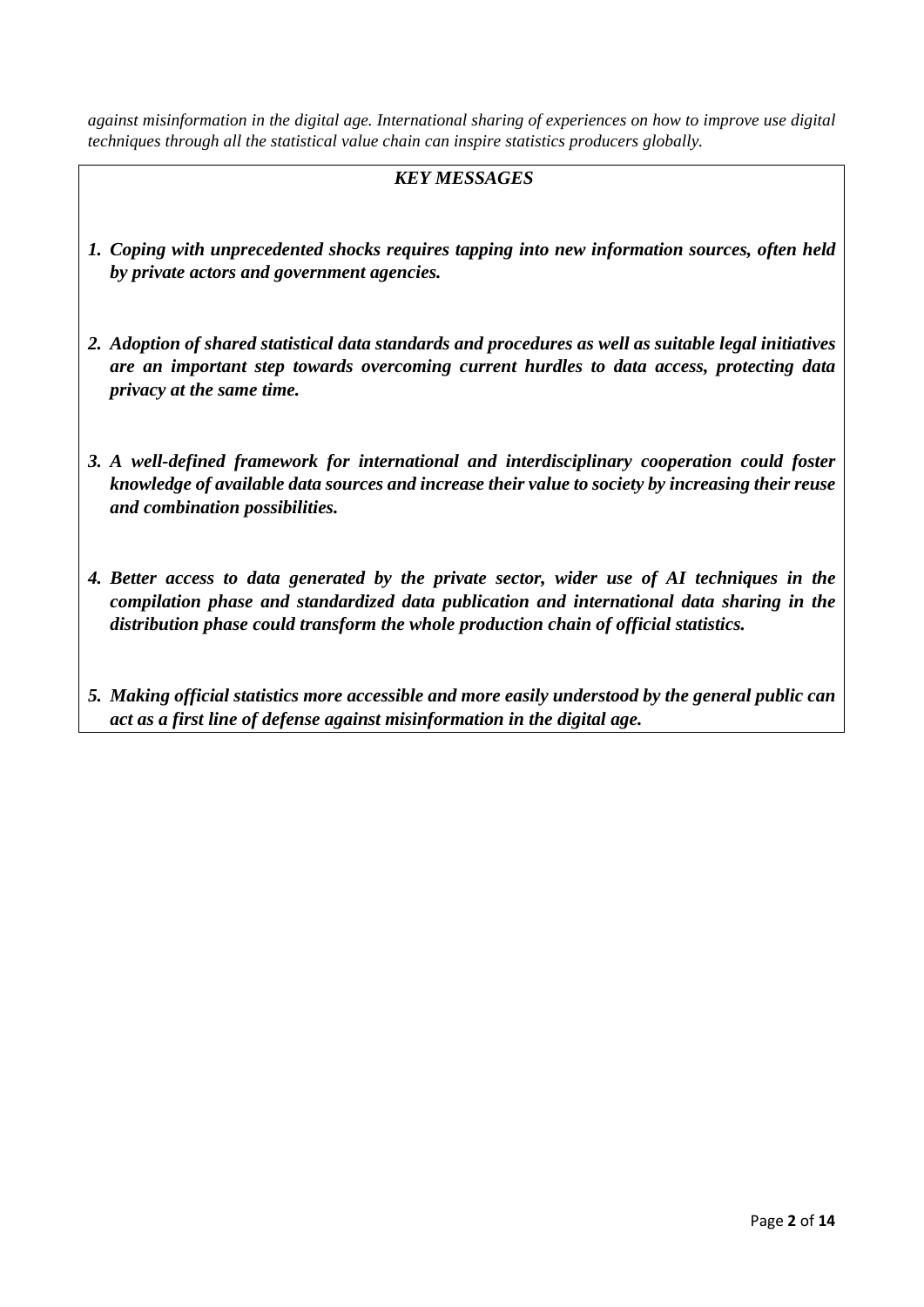# **1 - The Covid-19 impact on the demand and supply of statistics**

The unfolding of the Covid-19 crisis triggered an unprecedented rise in macroeconomic uncertainty, as economic outcomes became closely intertwined with those, unfathomable because of the novelty of the virus, on the health front. This led to an unprecedented demand, from policy makers and users at large, for statistics capable of providing a timely and genuine picture of developments on the ground.

Responding to this demand proved to be particularly challenging for producers of statistical indicators, which include but are not limited to official statistics. This challenge was more acute in ensuring timely delivery of public health related statistics, as well as in providing adequate information on the "real sector" of the economy, including the development on the credit and finance side, notably households and small and medium enterprises (SMEs henceforth). Instead, the business continuity of monetary, banking and financial statistics was largely guaranteed, thanks also to well-established business continuity practices of reporting entities.

### **1.1 Heightened demand for statistics at large**

The rapid diffusion of the pandemic outpaced the frequency at which most conventional statistics become available. Unconventional data and indicators (e.g. from digital platforms, mobile networks, traffic tolls, energy consumption) helped to bridge time lags in the availability of statistics and to support a timelier forecast of economic indicators, as well as to supply information on aspects of society not suitably covered by the official statistics, but that the need of the day suddenly made salient for decision makers.

The mere fact that alternative sources flourished suggests that conventional providers had a difficulty in meeting this increased demand. The proliferation of alternative sources of statistical information raises the question of trustworthiness, in particular of official statistics – not for lack of rigor in providing quantitative objective measures, but rather for their speed in producing knowledge on new phenomena relevant for society itself, especially in times of radical change, and in remaining innovative and communicative vis-à-vis all components of society (a point emphasized by former OECD Chief Statistician Giovannini, 2009). Yet, the magnitude of the crisis exacerbated the expectation of the users – be they the policy-makers or the general public – to have access to timely, if not real-time, and more importantly informative data.

In the performance of their tasks – monetary policy, financial stability - central banks are intensive users of economic statistics, from official and private (e.g. Purchasing Managers' Indices) sources, to analyze the developments of the real sector and the financial sector. In particular, the fulfillment of the mandate of ensuring price stability implies the observation of price developments and data on the economic developments underlying price formation: wage and related labour market data, output gap indicators, etc.

As the Covid-19 crisis suddenly tied public health developments –unsaddled from their slow moving trends– to economic conditions, also health-related statistics became essential information to central banks. For example, meaningful macroeconomic projection exercises had to be based on scenarios which properly accounted for the developments on the public health front and their interaction with policy decisions on social distancing.

Detailed mobility information, until the pandemic hardly of interest for macroeconomic policy, has become all of the sudden essential to understand consumer behavior, or to gauge the impact of social distancing on different occupations and the future of work from home in different sectors.

Going forward, a key challenge for policymakers is to understand the structural implications of the Covid-19 crisis to assess the shape and speed at which structural changes will take place and their distributional implications. In this respect, the multifaceted economic implications of the digital transformation accelerated by the epidemic remain something that official statistics can inform us on, albeit difficulties already known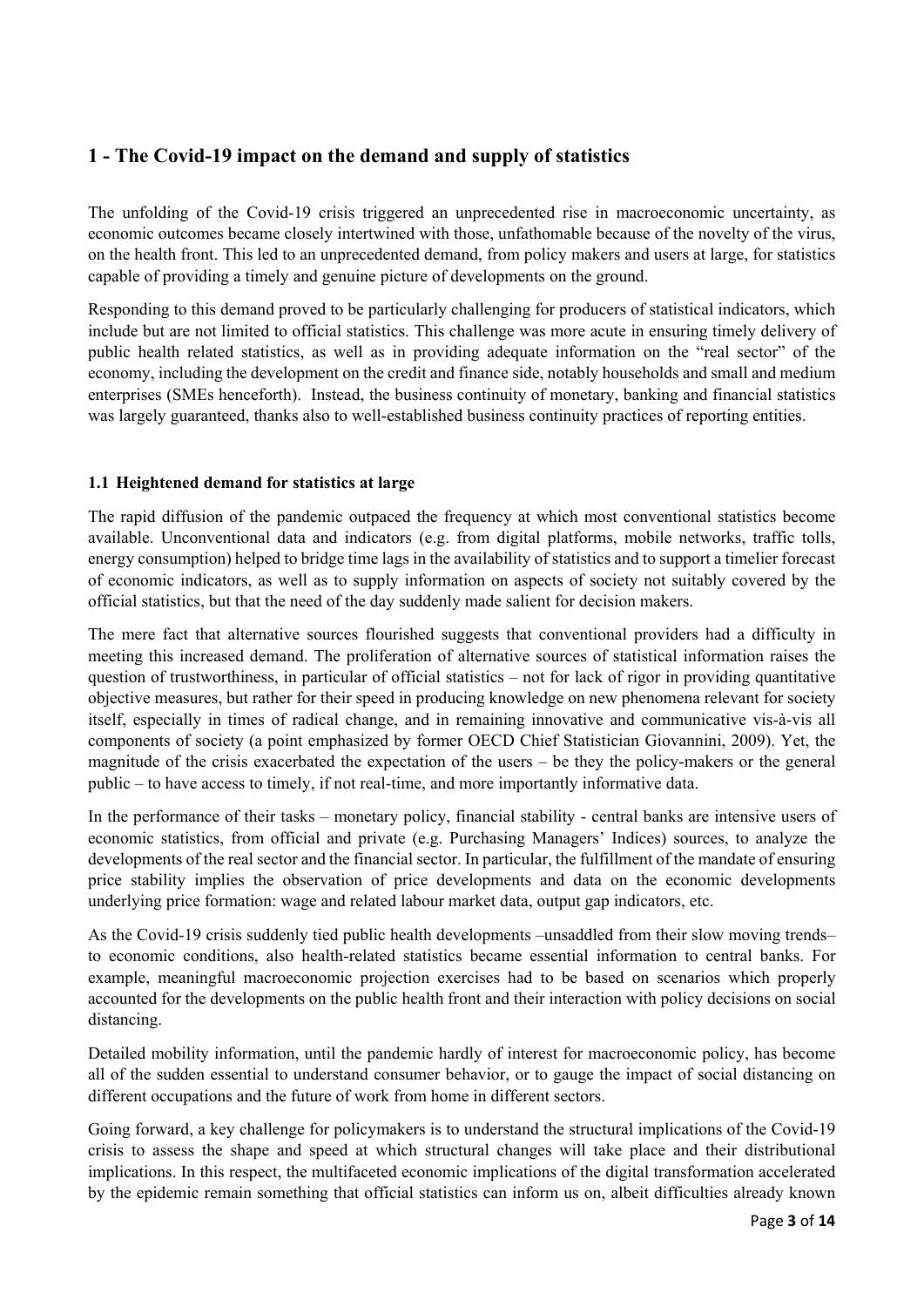before Covid remain (e.g. valuing intangible assets to name one) and are becoming more prominent today. The role of official statistics will have to rise to the challenge.

### **1.2 The supply of official statistics**

The pandemic had a direct impact on European official statistics.<sup>2</sup> In many EU countries the health and public safety measures introduced by national governments interrupted regular face-to-face interviews, slowed down the flow of data from reporting agents and generated disruptions also to primary data coming from administrative registers. Under these conditions, Eurostat (the EU statistical office) and the providers of national statistics (National Statistical offices, Central Banks, etc.) have striven to continue publishing relevant statistics, according to their original release calendars. In particular, efforts were concentrated on providing statistics to track the evolving situation from March 2020 onwards and the impact of the Covid-19 outbreak.

Most NSOs developed innovative approaches to overcome the difficulties in providing all of the data with the conventional processes, since some categories of survey respondents were unable to report and certain surveys could not be carried out entirely.<sup>3</sup> Some large-scale in-depth surveys did not take place according to the calendar and had to be postponed entirely.4

The restrictions in the movement of people and the closure of outlets had a direct and indirect impact on household consumption, both in terms of level and composition, and thus on consumer prices in many EU countries. Data from e-commerce platforms could have been useful to statisticians seeking to understand how consumption habits were changing and how prices were evolving in the few markets that remained open, also complementing the informative value of official indicators such as the Harmonized Index of Consumer Prices (HICP) during lockdowns. $5$ 

Statistical production by Central Banks was also strained, especially for what regards balance of payments, surveys on household consumption, and non-financial companies. In the domains based on the compilation of multi-source statistics such as the balance of payments, which rely heavily on surveys, efforts were devoted to the substitution of the unavailable data sources with alternatives (e.g. using mobile phone data to estimate travel) or to account statistically for the more or less extensive under-reporting of data. It was also observed that the potential to maintain continuity of surveys was much better for surveys managed by phone or mail<sup>6</sup>.

<sup>&</sup>lt;sup>2</sup> Other advanced economies faced similar problems: the United States Census Bureau has announced a postponement of 2020 census activities, and the UK Office of National Statistics has pre-emptively informed the public of anticipated delays in regular data publication in the wake of the crisis. See also the United Nations Committee for the Coordination of Statistical Activities (CCSA) report.

<sup>&</sup>lt;sup>3</sup> See for example the INSEE article on how French Statistics responded to the Covid-19 operational challenge, https://blog.insee.fr/official-statistics-and-the-challenge-of-the-current-health-crisis/.

<sup>&</sup>lt;sup>4</sup> This was the case of the annual EU survey on income and living conditions (EU-SILC) for which data collection was postponed by about half a year, as it requires an initial "face-to-face" survey interview with the household at home; in some countries, specific indicators were not published despite efforts to guarantee the business continuity. For example, in April Istat suspended entirely its consumer and business confidence surveys, cancelling the update scheduled for the end of April, while the May survey resumed regularly. See: Istat press release, April 2 2020.

https://www.istat.it/en/archivio/240812 and Istat press release, May 28 2020, https://www.istat.it/it/archivio/243511.

<sup>&</sup>lt;sup>5</sup> According to calculations by Eurostat, prices of items accounting for about 32% of consumption expenditure of euro area households were imputed due to the corona crisis in April 2020. In the April and May 2020 HICP press releases, Eurostat published an explicit disclaimer informing users that the price collection had been affected. See Eurostat, Information on imputations made related to Covid-19, https://ec.europa.eu/eurostat/web/hicp/methodology. According to the IMF, the standard basket should not vary, but the signal from the HICP should be complemented by other indicators (IMF, 2020).

<sup>&</sup>lt;sup>6</sup> This was notably the case as regards Banque de France surveys for balance of payments, where the responding rate and quality of data matched the expected standards for the monthly reports from large non-financial companies.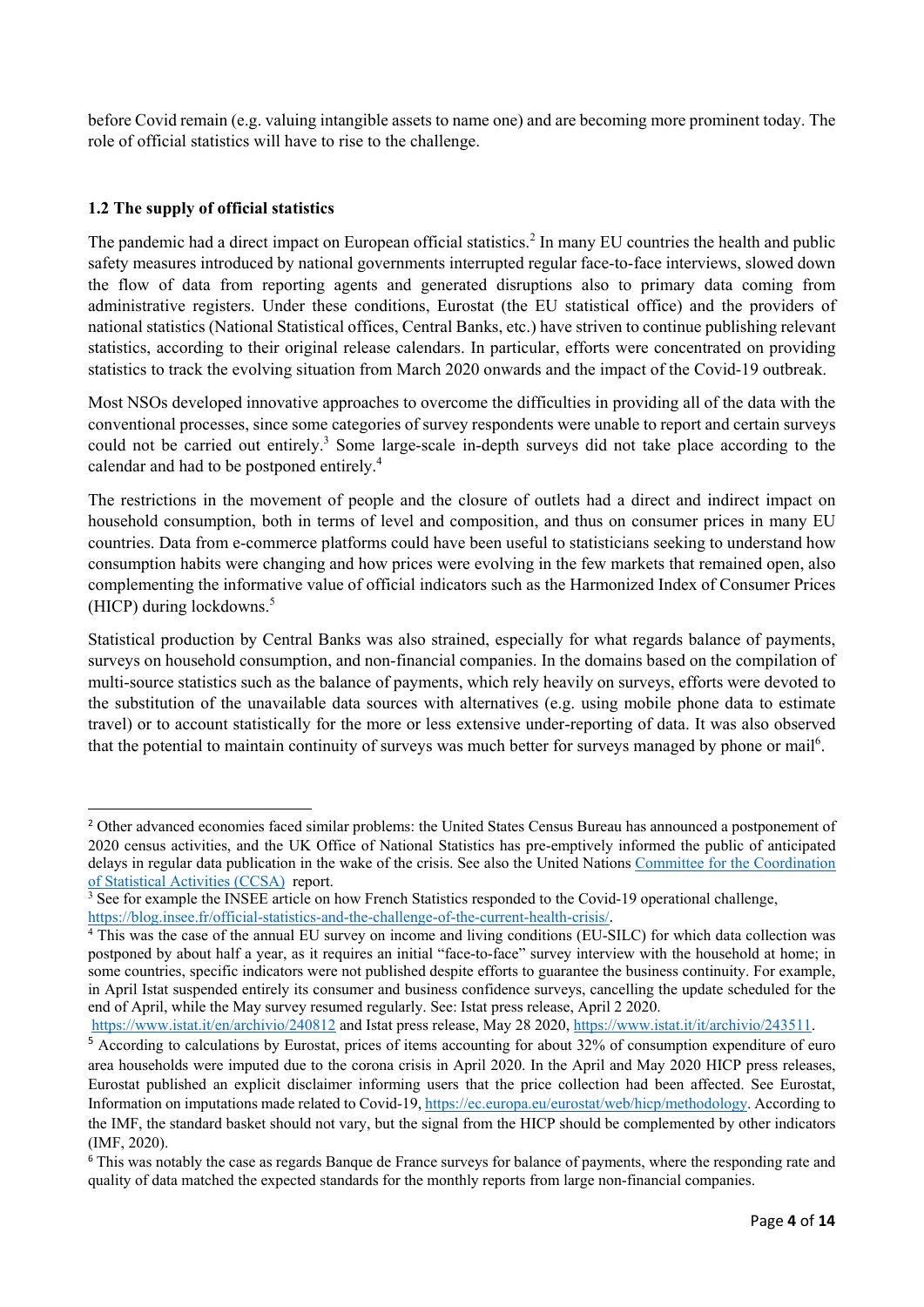However, as regards monetary, banking and financial statistics, it seems that only limited part of the processes has suffered from disturbances. As a matter of fact, the key reporting entities are financial institutions that have well-established business continuity practices.<sup>7</sup> Understandably, many respondents asked for temporary reliefs in their reporting obligations. Therefore, the key challenge was to communicate clearly with the respondents about the importance of the continuity of statistics.<sup>8</sup>

# **2 – Lessons from the crisis**

The Covid-19 shock has once again underscored that when facing unprecedented events (the pandemic, the global financial meltdown, 9/11, etc.) both public and private decision makers suddenly realize gaps in their information sets. Filling these information gaps may require analyzing previously less important dimensions of commonly charted phenomena, as the need of higher frequency information on the real economy to track the quick unfolding of the Covid19 shock. It may also require analyzing new data domains, as epidemiological data, and social distancing and mobility indexes in the case of Covid19, or risk exposures and within- and cross-border financial connections data in the case of the global financial crisis.

Going forward, it is very likely that - having hopefully leveraged the lesson of this one - our societies will have readily available statistics to address the next pandemic. It is also very likely that a currently unfathomable shock (thus, not a pandemic nor a global financial crisis) will reveal other major information gaps.

Yet, a more general lesson to be drawn from the Covid-19 (and from the Global financial crisis) is that these newly discovered information gaps not necessarily reflect data gaps, that is the very lack of relevant data. In an information society well beyond its infancy, such as ours, data are constantly generated and being collected and stored by public and private actors in pursuing their endeavors. Be it public agencies recording administratively relevant events, private businesses collecting data relevant to their functioning, individuals connecting to mobile networks, weather stations automatically recording environmental data, satellite imagery, data exist on many more phenomena and along many more dimensions than those commonly exploited by analysts, statisticians and decision makers.

During the Covid-19 crisis, some of these non-standard data sources or data dimensions were, not always easily, exploited and helped statistics producers and decision makers to fill in some gaps, either by shedding a light on relevant, albeit uncharted domains, or by complementing and supporting the production process of official statistics (also see Annex 1). The fact that these non-standard data sources (at least from the perspective of the production and use of economic statistics) were commonly used by actors often far away from the community of economic analysts and statistics producers helped in establishing a dialogue and setting up exchange frameworks.

Therefore, albeit unpredictable as of today, the information gaps that, going forward, will arise when facing the next unknown unknowns will be more easily filled in if a general framework has been set up that allows public and private users to quickly tap on data dimensions and relationships that will have turned out to be salient in those circumstances, be it a higher frequency of measurement of common phenomena or unusual statistical domains required by the circumstance.

Setting up this framework needs not start from scratches. For one thing, data generated within the perimeter of governments are increasingly exploited for analytical and statistical production purposes and experiences with linking even very distant data sources are rapidly growing also thanks to the fast development of Machine Learning (ML) and Artificial Intelligence (AI) techniques. Also, legal initiatives fostering access to existing information already held by public as well as private actors are a promising way forward (e.g. the EU Commission initiative towards a Data Act).

  $7$  Reporting obligations helped to guarantee the flow of information to Central Banks.

<sup>8</sup> See for instance the ECB communication on reporting

agents:https://www.ecb.europa.eu/pub/pdf/other/ecb.200415\_communication\_reporting\_agents\_on\_statistical\_info\_cov id~563fccc78b.en.pdf.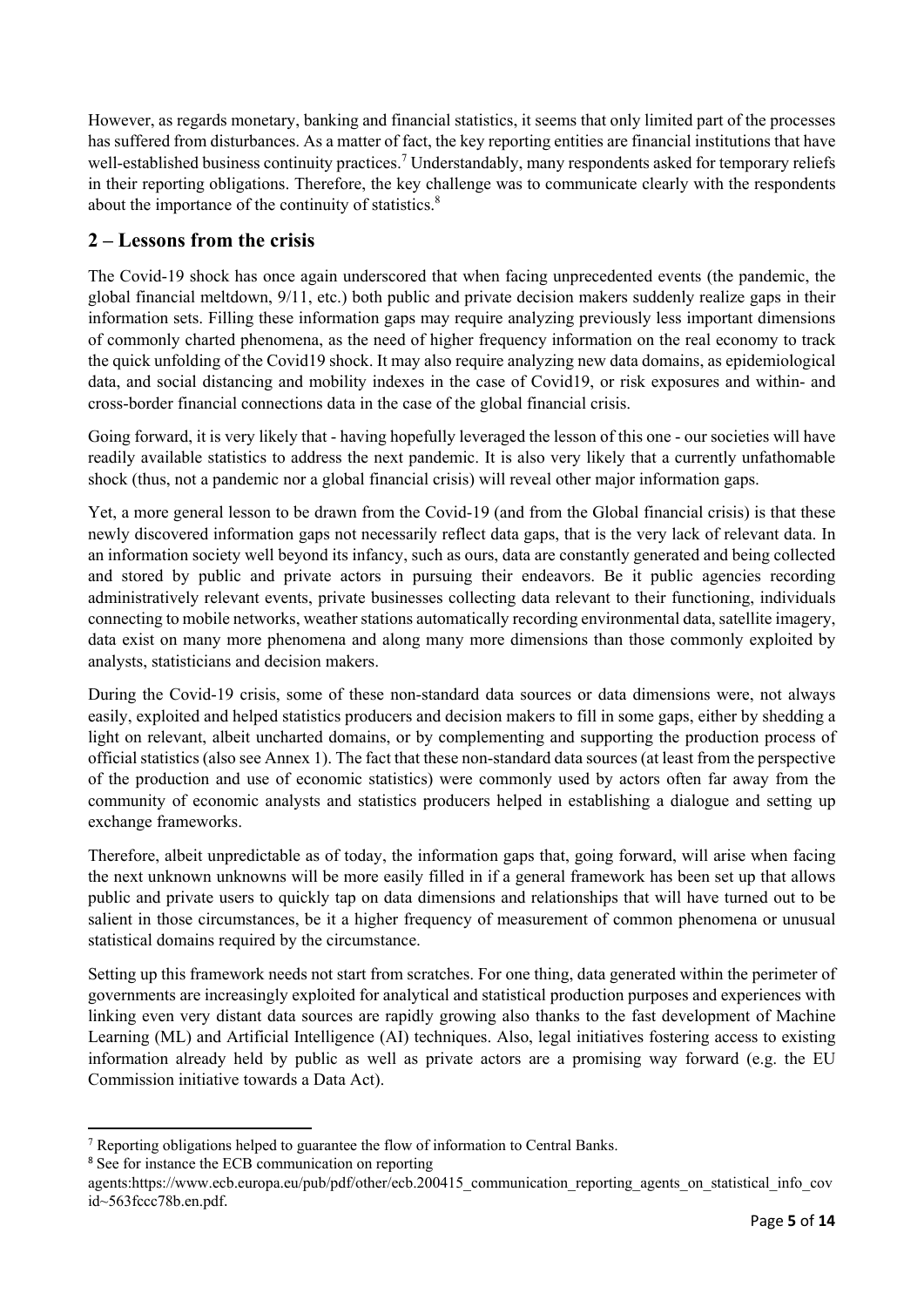### **2.2 – Administrative data – opportunities and challenges**

In pursuing its many undertakings, the public sector generates huge amounts of data covering a wide spectrum of phenomena. While some of this data are disseminated to the broader public in the form of aggregate statistics or shared with NSIs and CBs to be used in their statistical production process, this wealth of information remains in general largely underused.

First and foremost, the use of many of these data sources may be subject to legal limitations. For example, it may be the case that the law states that data collected by a certain administration can be only used to pursue that administration's tasks; similarly, individual data may be subject to privacy regulation. Second, existing exchanges with NSIs and CBs are usually governed by clearly stated rules about, for example, content, frequency, and dissemination delays, that ensure compliance with relevant regulation. These are however the result of often lengthy interactions and as such are difficult to adapt to fast evolving environments and information needs of decision makers and the society. Third, data collected for administrative purposes are often not immediately serviceable for economic analysis and statistical production. A clear understanding of the rules that govern data collection and of the underlying administrative process is required to effectively bridge the gap between the administrative data and the statistician's or economist's object of interest. Fourth, these difficulties are often compounded by the collecting administrations' failure to recognize the broader interest that the data may have for statisticians, economists and analysts. This may lead to data management practices, for example in terms of storage and documentation, which mostly respond only to the primary purpose of the data collection and significantly limit their re-usability.

While the need of real-time high-frequency data for monitoring and policy purposes may be specific to the current emergency, being able to quickly access previously untapped sources already maintained by the public sector in order to fill in new information gaps and guide policy making has a value that certainly goes beyond it. Statistical agencies and central banks as well as the research community and the general public would greatly benefit from active dissemination strategies, even if these were not specifically tailored to their information needs. For example, public bodies collecting data would greatly help the community by sharing at suitable frequencies aggregations of their data constructed so as to strike an efficient balance between the need of preserving individual confidentiality and that of maximizing the information content of the aggregations being shared.

Clearly, more public discourses are needed to make public bodies aware of the value of their data, beyond the purposes they were originally collected for. An open dialogue between users and the public bodies disseminating their administrative data could help fine-tuning what is being shared and define the data access regimes necessary for preserving privacy.

#### **2.3 – Private sector data – opportunities and challenges**

A plethora of alternative data sources also lie in the hands of the private sector. Large internet platforms have access to information on human behavior that is unprecedented in terms of size and scope. They also possess troves of highly detailed non-personal information, e.g. image data underlying mapping services. They have the ability to collect information on individuals in their digital life, but also in many dimensions of the physical, ranging from where they go to how fast their heartbeat is. These "datasets of everything" make for a prime resource to tackle unknown unknowns – whatever the shock that hits us next, chances are that the dominant platforms have access to information related to it. Most importantly, such datasets allow to explore correlations across different domains at a speed that would not be otherwise possible. In addition to these behemoths of multidimensional information, the private sector can also provide smaller, more specialized datasets (e.g. from mobile phone companies, or platforms that specialize in a single activity) that can be extremely useful for subject-specific deep dives.

These data can fruitfully complement traditional sources of statistics such as censuses, surveys and administrative systems. However, with scant governance frameworks to enable the scaling up and persistence in their use, the engagement of official statistics producers with the private sector is still underdeveloped, and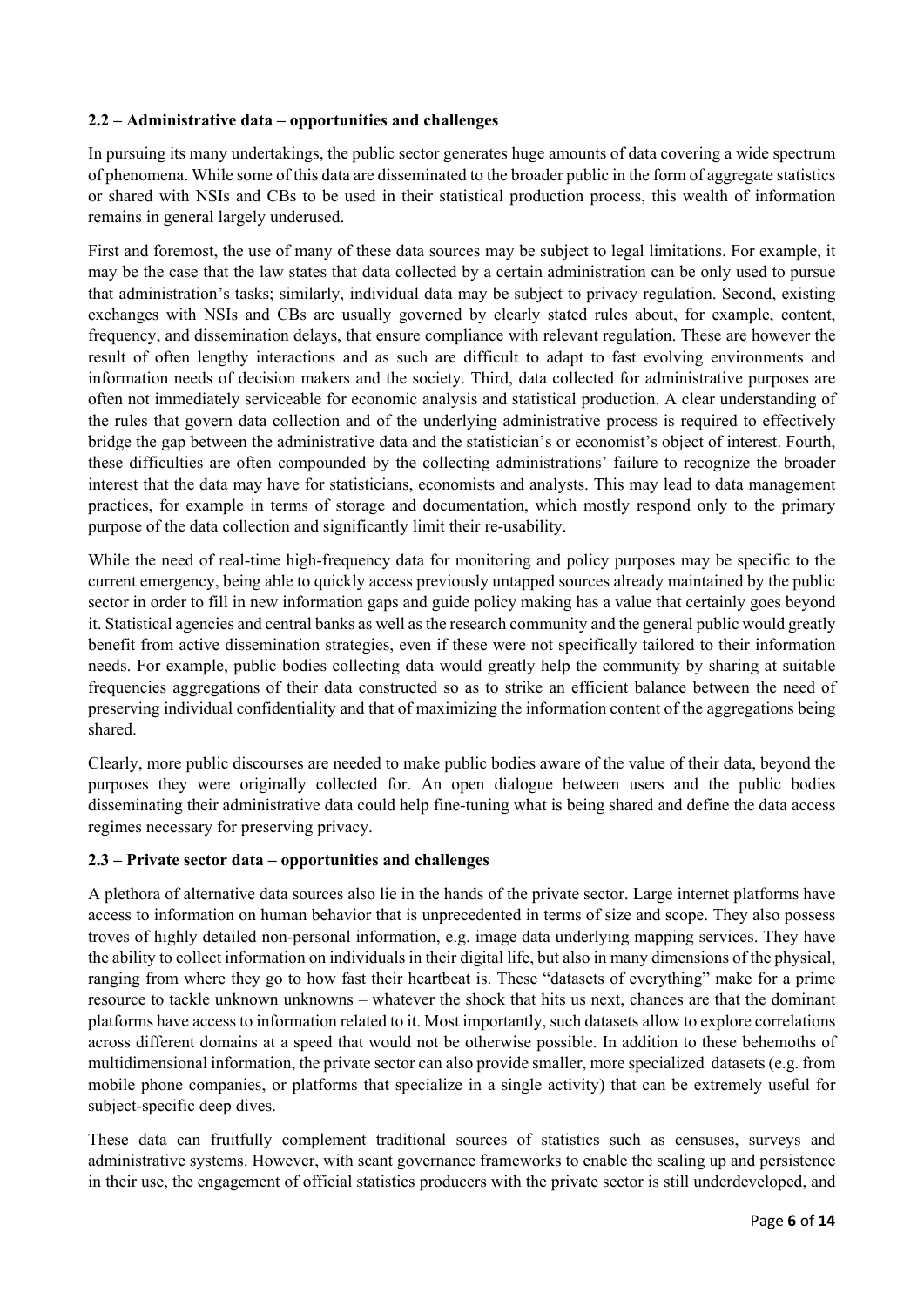fragmented. Statistical offices thus need to engage in sustainable partnerships that offer a path toward coordinated flows of high quality data to inform the policy-making.

What is the value that can be extracted from these new sources of private data? There are at least five dimensions of value, which can increase the "*salience*" of official statistics: i) they can increase the *scope and breadth* and thus the insights offered by existing evidence for policymakers; ii) they can enhance the *quality* of existing data (cross-validation); iii) they can increase the *timeliness* and relevance of more outdated information in official statistics (social media streams, for example, can provide real-time insights into public behavior); iv) they can *lower costs and increase other efficiencies* for statistical organizations; v) they might *lower the administrative burden* for society in the medium term since official surveys – while remaining essential as an "anchor" for all other datasets – could go through a new cycle of reengineering, such as a review of frequency, size of sample, modalities of data collection…-. Examples of benefitting from private sector data in statistics are given in Annex 2.

The greatest societal value from accessing these kinds of private data can be derived from *reusing* and combining previously separate datasets.<sup>9</sup> However, performing this blending across datasets can be very challenging. Significant interoperability issues still impede the combination of data from different sources within sectors, and even more so between sectors. Furthermore, linking datasets from different sources can be problematic if this linking needs also to ensure individual anonymity.

The need to leverage privately collected data to improve the timeliness and accuracy of official statistics has not been mentioned often in the big-picture discussions around fair data use, but it might just be the type of argument that appeals to most if not all sides – at least within Europe – and allows different stakeholders to build a sharing framework that reflects most if not all concerns (see Annex 3 for a brief review of related literature).

### **3 - Solutions and crosscutting issues to be addressed by the international community**

The Covid-19 pandemic has demonstrated the need for flexibility and adaptability on the part of official statisticians, especially when it comes to quickly acquiring and integrating data from multiple sources. This raises the fundamental long-term question of how to transform the whole statistical value chain in the information society: from making use of real time data in enterprises in the collection phase via using artificial intelligence in the compilation phase to standardized data publication and international data sharing in the distribution phase.

However, making use of such data typically requires access of official statistics to privately held data and government data. National or regional legal initiatives fostering digitalisation, as those recently announced in the European Union (EU Commission 2020a) shall be used to bring in the well justified public interest of statistical offices and central bank statistics with regard to business-to-government and government-togovernment data relations.

Digitalisation is an investment on the side of reporting companies, but also in statistical offices and central banks. Step-by-step procedures, starting with pilots (e.g. cooperation with enterprises which have an interest in changing/revising their IT) for specific statistics and learning from experience would help to manage the process and develop more general timetables. In the transition period of the years to come, statisticians and

<sup>9</sup> The same value has been attributed to combining dataset compiled by official statistical agencies. See the recommendation on "linking datasets" made as a part of the G20 data Gaps Initiative and included in the Report to the G20 FMCBG in Baden-Baden (March 2017), available at http://data.imf.org/api/document/download?key=61400076, p. 11 ff.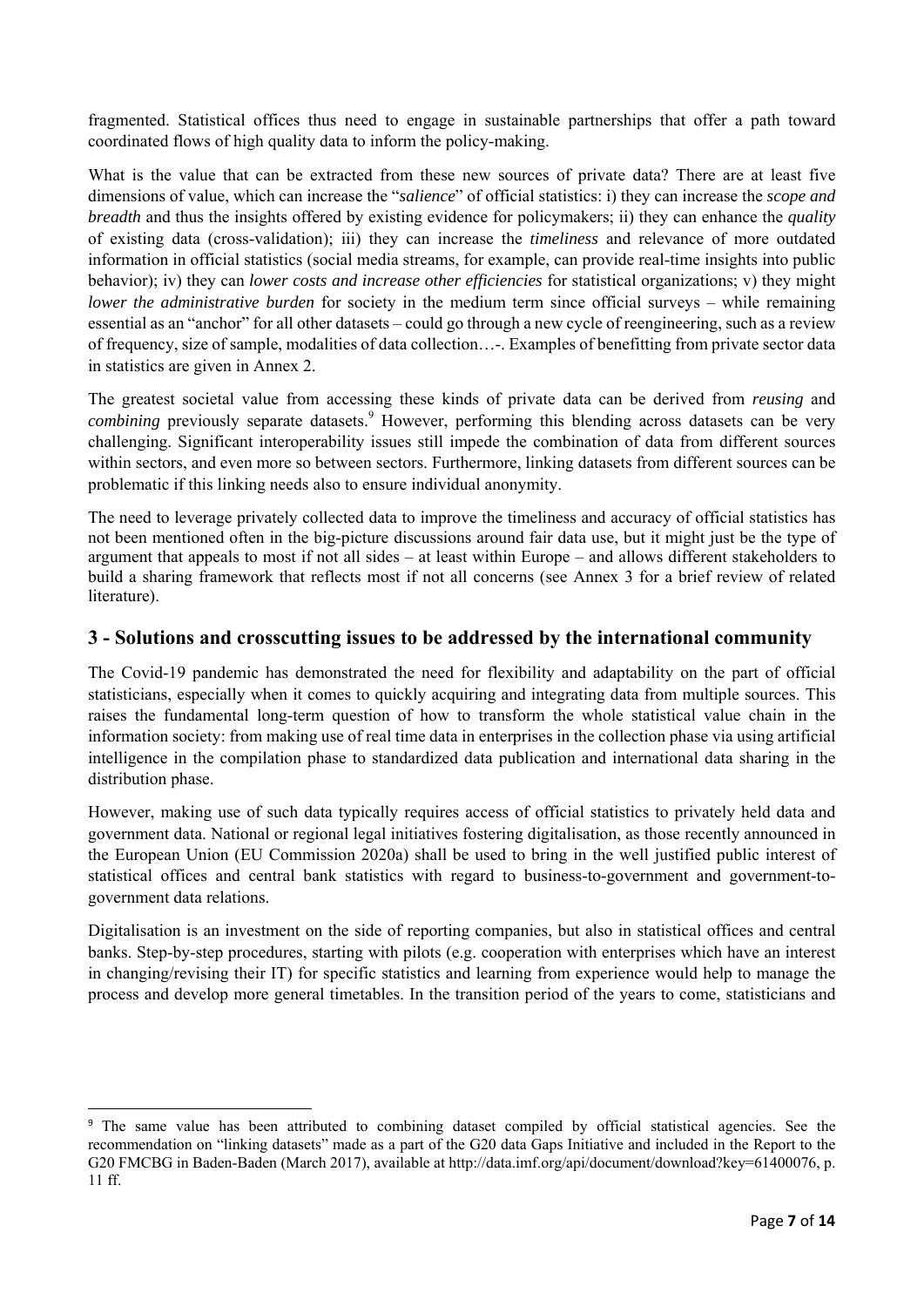users of statistics will have to deal with a mixture of different stages of developments: digital high frequency data deliveries/statistical products and traditional reporting<sup>10</sup>.

The way forward could benefit from international cooperation. In this perspective, a data initiative after the end of the Second Phase of the G20 Data Gaps Initiative (DGI-2) in 2021 could be very useful to address emerging data needs. Access to privately held data and government data could be further elaborated in a follow up of DGI-2 recommendation. Based on the progress in thematic fields supporting the sharing of micro data (like anonymization, access regimes, and techniques) as well as on learning from international initiatives of data sharing in non-statistical areas (e.g. payments, supervision, and taxation) could be useful drivers. In addition, it would be useful to investigate whether a statistical micro data standard, promoted by International Organizations and signed by jurisdictions, could be an important step towards overcoming current hurdles of internationally data sharing and data access while safeguarding data privacy.

The way forward would also benefit from strengthened and streamlined interdisciplinary co-operation. Covid-19 provided a clear example of how data from different domains must be analyzed together to gain an understanding of new phenomena and make sound policy decisions. In this specific case, economic forecasting could not do without health data. Future shocks may require the integration of entirely different sets of disciplines. A framework for cross-field collaboration and data sharing is required.

Sharing experiences internationally on how to improve use of digital techniques through all the statistical value chain, including those on how to adapt the outreach capacities of official statistics in the world of mass data, could inspire data producers all over the world. Finally, yet importantly, fostering standardisation (LEI, SDMX, INEXDA template for micro datasets) would help economists and researchers to analyse the data and, therefore, to speed up the process of turning data into knowledge towards political decision makers.

## **4 - Conclusions**

Official statistics have an important mandate in modern society: both policy makers and, via the media, the general public needs to be informed in an independent and transparent way about the state of affairs and ongoing developments. This is as a fundamental precondition for rational and efficient decision making by policy makers and choices (economic and beyond) by the general public.

In recent years, two important changes have come to challenge the status quo. First, important questions come and go at a fast pace today: the Great Financial Crisis has posed many new and fundamental questions, and the current pandemic adds new dimensions. The time to market for new statistical answers is rather long. Second, digitalization has created both a host of new technological opportunities and a large space of information accessible to the public that is an additional source to the information provided by official statistics.

<sup>&</sup>lt;sup>10</sup> Digitalisation is an accelerator for the production of timely and high frequency data. For example, the implementation of a flexible and adjustable production system, built on a microservices architecture, allows the primary statistical value chain to be digitalized and to be produced in a more timely manner. Within such a system, single services (microservices) can act independently from each other to fulfill specific tasks along the value chain. Therefore, the system stays flexible in the future even when external and internal requests or an increase in data quantity require the production system to be adjusted over time. Deployments could be rolled out within minutes due to test automation and is focused only on specific microservices modules rather than the whole production system. Finally, machine learning algorithms (built as a microservices modules) can be integrated, in the production cycle to support and to speed up data quality management (see T. Cagala (2017), Improving Data Quality and Closing Data Gaps with Machine Learning, IFC Bulletin, 18-19- May, Brussels.) Bundesbank already had prototyped such a flexible system in security statistics and started the project "Digital Statistics" for the fully productive implementation and operation. First indicative results suggest that for selected primary statistics data processing could be reduced by approximately 75%, i.e. from a couple of weeks to a few days.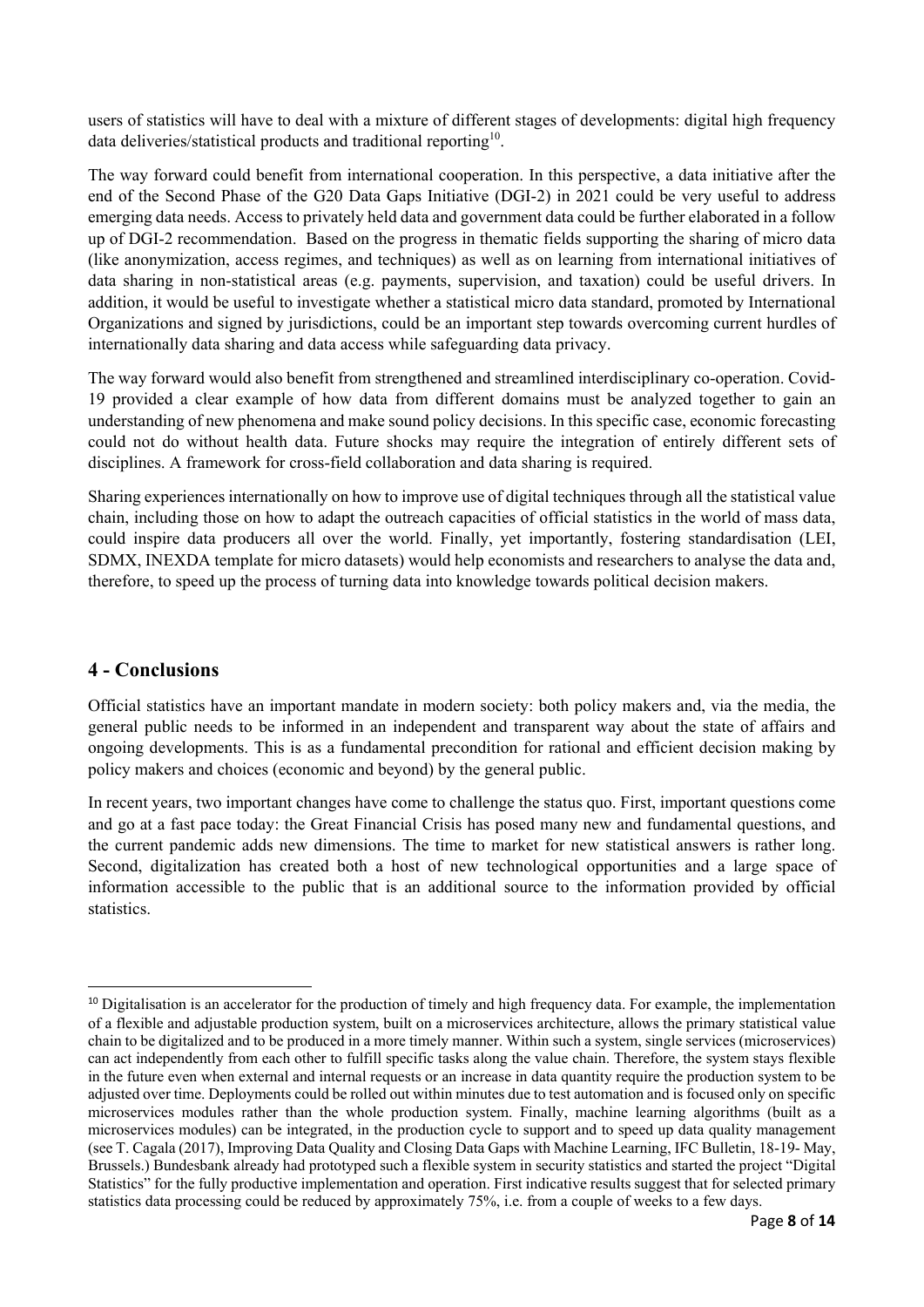Official statistics need to embrace those new possibilities – by deploying new technologies in its production processes, becoming both more flexible and faster, and by making more use of "alternative" data sources – being called alternative mainly because they are only partly being used by statisticians. Going this way, we will have to find new ways of coordinating with market participants, such as tech companies, and with each other, by working out and implementing micro data standards.

Statistical production should also meet the changing needs of the general public. Shocks and developments, be they economic or not, may change even dramatically the information required by the public to make informed decisions. These needs should be met by statistical producers, who should broaden their mission beyond the, albeit more efficient and timely, production of official statistics to unofficial domains that may become relevant from time to time to the public and to policy making bodies. This agility can be achieved by building experience with unofficial/unconventional data sources and methodologies and developing a shared framework to pool the huge amounts of data produced daily by our digitized societies (Bean, 2016).

Last but not least, in an age characterized by extensive access to multiple sources of information, official statistics need to be disseminated more effectively, to make them not only more accessible but also better understood by the general public. Good statistics, as dramatically shown during the Covid-19 crisis, can be crucial to provide a first line of defense against misinformation (Biancotti et al., 2020). While data enable it, by multiplying the opportunities for the targeting of fake news and divisive messages, they can also provide an antidote.

Ahead of us is a fundamental choice: Embracing the new options will increase the social benefit of statistics. We will be faster, more flexible and more relevant to politics and the society at large.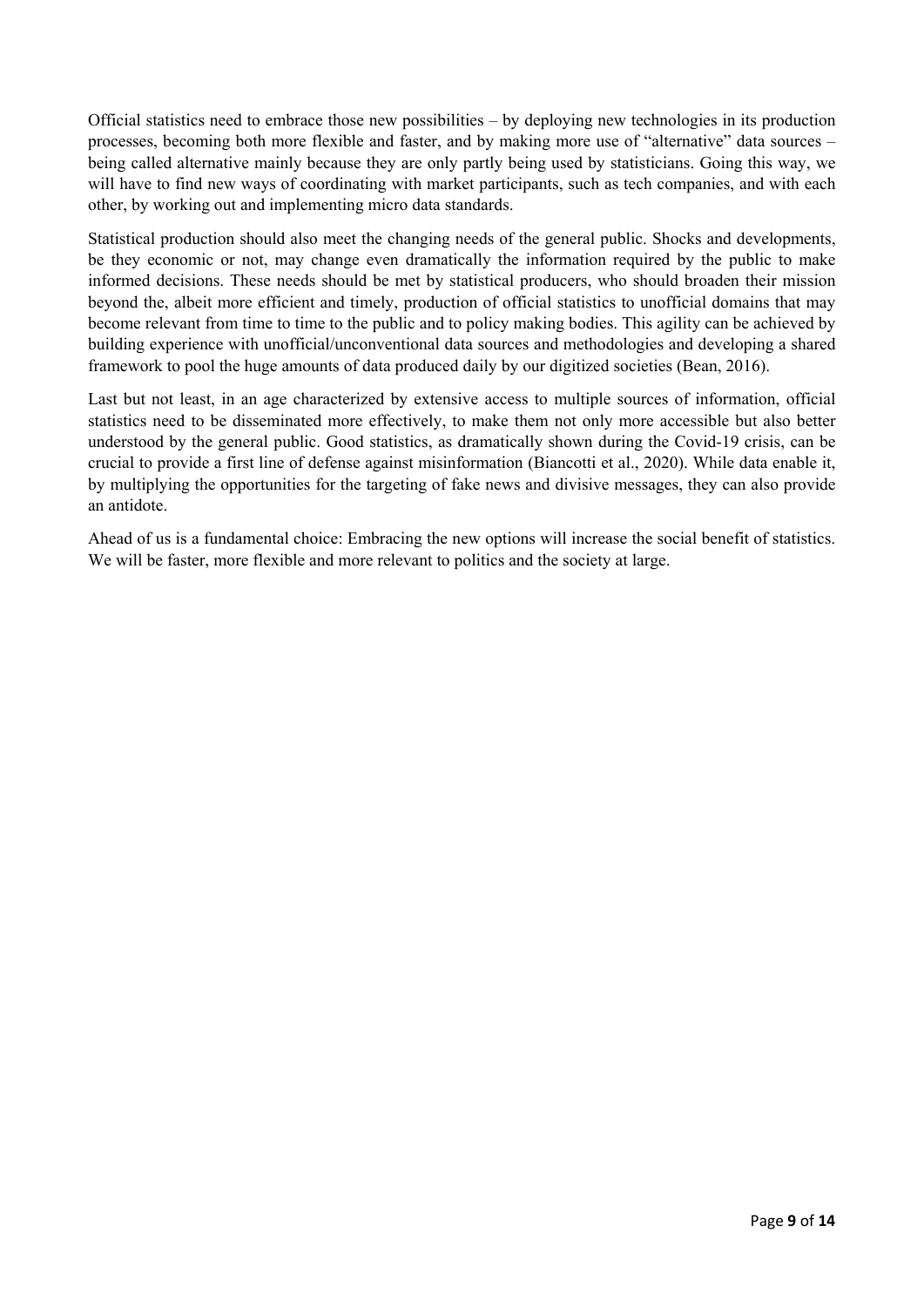### **Annex 1 - Examples of higher frequency data used or developed in France, Germany and Italy during the Covid-19 epidemic**

"Non-standard" and timely information was already being used inside Central Banks. This was the case for the Bank of Italy, where nowcasting models including electricity consumption already had a long-established tradition (Bodo and Signorini, 1987), and information on gas pipelined to the industrial sector, car and freight traffic along Italian highways and POS transactions had been exploited before the health emergency (Aprigliano et al., 2019).<sup>11</sup> At Banque de France, credit card data and mobile phone data have being used for estimates of the travel item of the Balance of Payments for several years.<sup>12</sup>

The crisis spurred efforts to improve the availability of such "non-standard" indicators with respect to timeliness and frequency. The German truck toll mileage index is a case in point. While monthly data were published since 2018, a daily index was developed at the beginning of the crisis which is updated every working day with a publication lag of five to nine days to provide information as early as possible.<sup>13</sup> In general, an advantage of improving existing indicators/statistics over developing new indicators is that they (i) often date further back in time and (ii) are already well-established and proven for monitoring economic developments. Nevertheless, the availability of such indicators with a higher frequency came along with new challenges, for example related to the seasonal and calendar adjustment of daily or weekly data.<sup>14</sup>

As for implementing ad hoc surveys, an example was the one conducted by the Bank of Italy to collect a broad range of qualitative data on households' economic situation and expectations, as the standard information released by Istat on consumer confidence was missing, after the relative survey was temporarily interrupted in April.<sup>15</sup> At the Banque de France, supplementary questions have been added to the Monthly Business Survey, about the loss in activity compared to normal, the outlook for a return to normal or the use of remote working.<sup>16</sup> Moreover, text mining techniques were applied to the additional comments collected in the context of the Monthly Business Survey.<sup>17</sup>

Apart from the processing of data at a frequency far higher than usual, the Covid-19 crisis prompted the analysis at a more granular level, e.g. the regional dimension to capture the geographical evolution of the crisis. Following the Covid-19 crisis, also experimental synthetic indicators to measure real economic activity in a timely manner were introduced, both at the Bundesbank and at the Bank of Italy. The Weekly Activity Index (WAI) for the German economy consists of nine high-frequency indicators, such as electricity consumption, toll (road charge), air pollution, flight indicators and Google search terms alongside monthly industrial output and quarterly GDP.<sup>18</sup> Similarly, the Italian Weekly Economic Index (ITWEI) is based on ten variables

  $11$  For more details on how the Bank of Italy coped with forecasting in the context of the health emergency, see

https://www.bancaditalia.it/media/notizie/2020/Previsioni al tempo del coronavirus Locarno Zizza.pdf (in Italian). <sup>12</sup> An assessement of the use of mobile phone data for balance of payments has been published in Eco&Stat https://www.insee.fr/fr/statistiques/3706178?sommaire=3706255

<sup>13</sup> See Cox, Michael/Triebel, Jürgen/Linz, Stefan/Fries, Claudia/Flores, Luis Federico/Lorenz, Andreas/Ollech, Daniel/Dietrich, Andreas/LeCrone, Julian/Webel, Karsten. *Daily truck toll mileage index based on digital process data from toll collection system* In: WISTA Wirtschaft und Statistik. Ausgabe 4/2020, page 63 ff (Only available in German), https://www.destatis.de/DE/Methoden/WISTA-Wirtschaft-und-Statistik/2020/04/lkw-mautfahrleistungsindex-042020.pdf? blob=publicationFile .

<sup>&</sup>lt;sup>14</sup> See Deutsche Bundesbank, Experimental seasonal and calendar adjustment of daily economic indicators, in: Monatsbericht, August 2020, page 67ff.

<sup>15</sup> See https://www.bancaditalia.it/pubblicazioni/relazione-annuale/2019/sintesi/2019-box/CH5-Box8.pdf and https://www.bancaditalia.it/media/notizie/2020/Evi-preliminari-ind-straord-famiglie.pdf (in Italian).

<sup>&</sup>lt;sup>16</sup> See https://www.banque-france.fr/en/statistics/business-surveys/business-surveys and https://www.banquefrance.fr/en/economics/macroeconomic‐projections‐france.

<sup>&</sup>lt;sup>17</sup> See Gerardin, M. and M. Ranvier (2020). https://blocnotesdeleco.banque-france.fr/en/blog-entry/how-firms-areadapting-lockdown-insights-text-mining.

<sup>&</sup>lt;sup>18</sup> See Deutsche Bundesbank, Weekly activity index for the German economy, https://www.bundesbank.de/en/statistics/economic-activity-and-prices/weekly-activity-index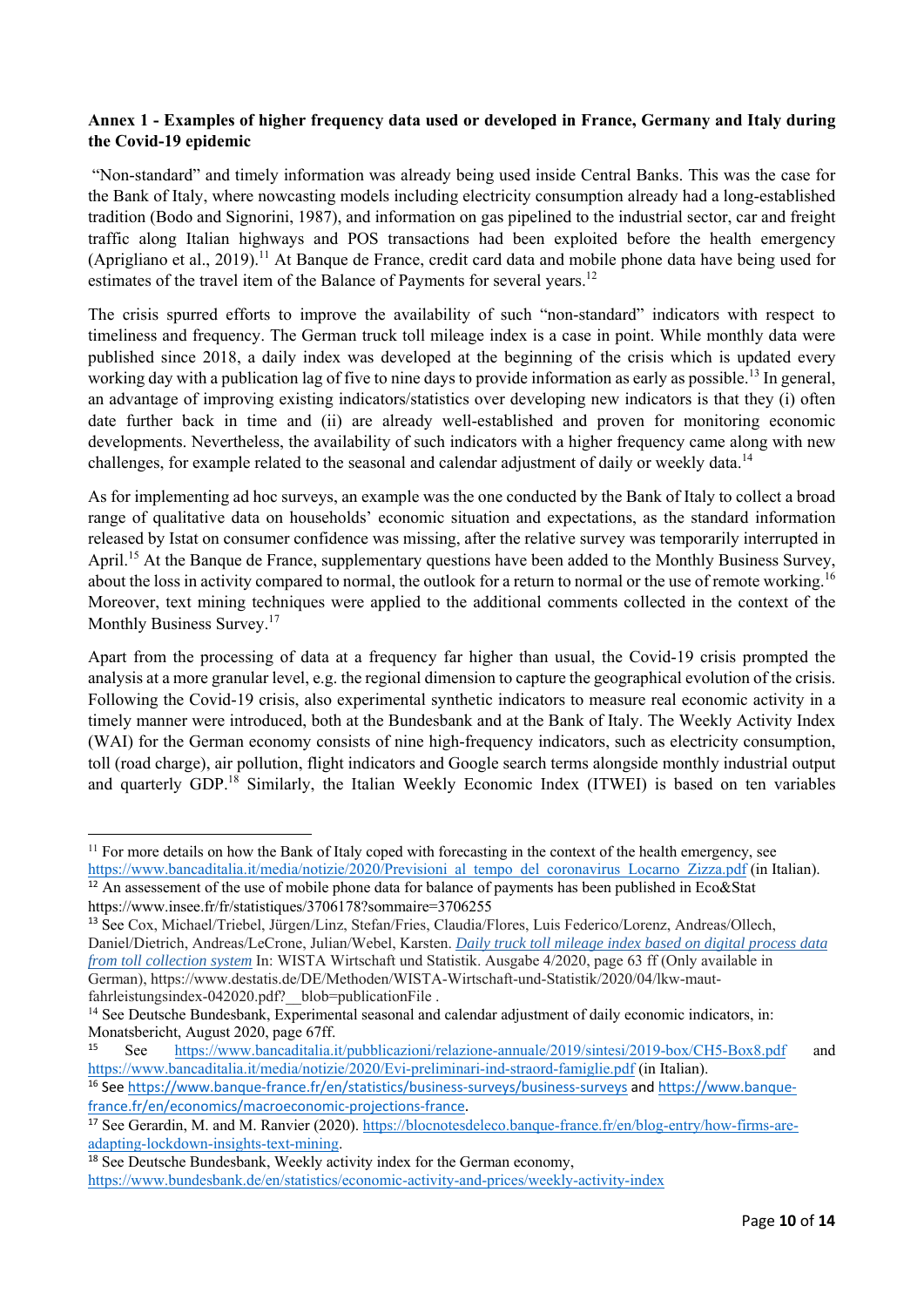accounting for different aspects of the economy.<sup>19</sup> In contrast, at Banque de France the joint use of credit card data and electricity consumption allowed the identification, at a very early stage, of the decoupling between the consumption of households and the output of enterprises. <sup>20</sup> Cellular mobility data was successfully used for the compilation of balance of payments statistics at the Bank of Italy, which has recently started to use properly aggregated and anonymized mobility information to estimate the "foreign travel" item of flows.<sup>21</sup>

### **Annex 2 - Examples of benefitting from private sector data in statistics**

In Europe pilot applications of using data from private sources exist, and in some cases have become a standard input for official statistics. For example, Eurostat and Statistics Belgium have experimented with leveraging call detail records provided by the major Belgian telecom network operator. The project not only revealed the complementarity of this information to the one obtained from traditional census statistics, but also showed it could be used to increase the ability of real-time monitoring of economic activity.<sup>22</sup> Statistics Netherlands (CBS) recently launched a Center for Big Data Statistics (CBDS) in partnership with many large private companies.23 Other NSOs are already using scanner data from supermarkets for monitoring consumer prices and as an input for the computation of consumer price indices (Istat in Italy, Destatis in Germany and Insee in France).

A recent milestone was reached with the agreement last March between Eurostat and Airbnb, Booking, Expedia and Tripadvisor to permit access to reliable and unique data about holiday and other short-stay accommodation offered in these platforms.<sup>24</sup> Similarly, the Deutsche Bundesbank regularly analyses prices of transactions for package tours purchased by German tourists based on a contract with an IT provider for the travel and tourism industry.

As to statistics produced by Central Banks, an example of how private data freely accessible through the internet are used for the balance of payments purposes is an approach developed by the Deutsche Bundesbank in cooperation with the Federal Statistical Office to estimate cross border services digitally received by households.<sup>25</sup> Unlike services provided or delivered by enterprises, services received by households usually remain far below the existing statistical reporting thresholds in terms of value and therefore cannot be collected via traditional sources. However, although the value of each transaction is very small, they can sum up to billions of Euro and will certainly become more important in reaction to the Covid-19 pandemic. However, the use of such alternative data sources to enhance and complement official statistics is risky because private providers can stop at any time the publication of the necessary information. It is therefore of importance that the data access is either contractually secured, which could be costly, or is mandatory.

Private data from mobile operators or internet platforms is not the output of instruments designed to produce valid and reliable data amenable for scientific analysis (Lazer et al. 2014), nor for official statistics, but instruments and scientific methods exist to bridge these gaps (Gelman and Hennig, 2017). In this respect, the main issue concerns the quality of private data. Data held by private companies often represents a particular

<sup>&</sup>lt;sup>19</sup> The dataset includes gas pipelined to the industrial sector, consumption of electricity, POS transactions, traffic flows on motorways, value added tax paid on imports, three expenditure indexes, the purchasing managers' indices for both manufacturing and services. See Delle Monache et al. (2020).

<sup>&</sup>lt;sup>20</sup> Banque de France, 2020 (https://blocnotesdeleco.banque-france.fr/en/blog-entry/covid-19-and-monitoring-economicactivity-contribution-high-frequency-data).

<sup>&</sup>lt;sup>21</sup> See https://www.bancaditalia.it/media/notizie/2020/Nota-Covid19-Viaggi-BoP.pdf (in Italian).

<sup>&</sup>lt;sup>22</sup> See https://ec.europa.eu/eurostat/cros/content/assessing-quality-mobile-phone-data-source-statistics\_en.

<sup>23</sup> See https://www.cbs.nl/en‐gb/about‐us/innovation.

<sup>&</sup>lt;sup>24</sup> See https://ec.europa.eu/commission/presscorner/detail/en/ip\_20\_194

<sup>&</sup>lt;sup>25</sup> See Deutsche Bundesbank, Households' digital purchases in the balance of payments, in: Monthly Report, March 2020, available at: https://www.bundesbank.de/en/publications/reports/monthly-reports/monthly-report-march-2020- 828872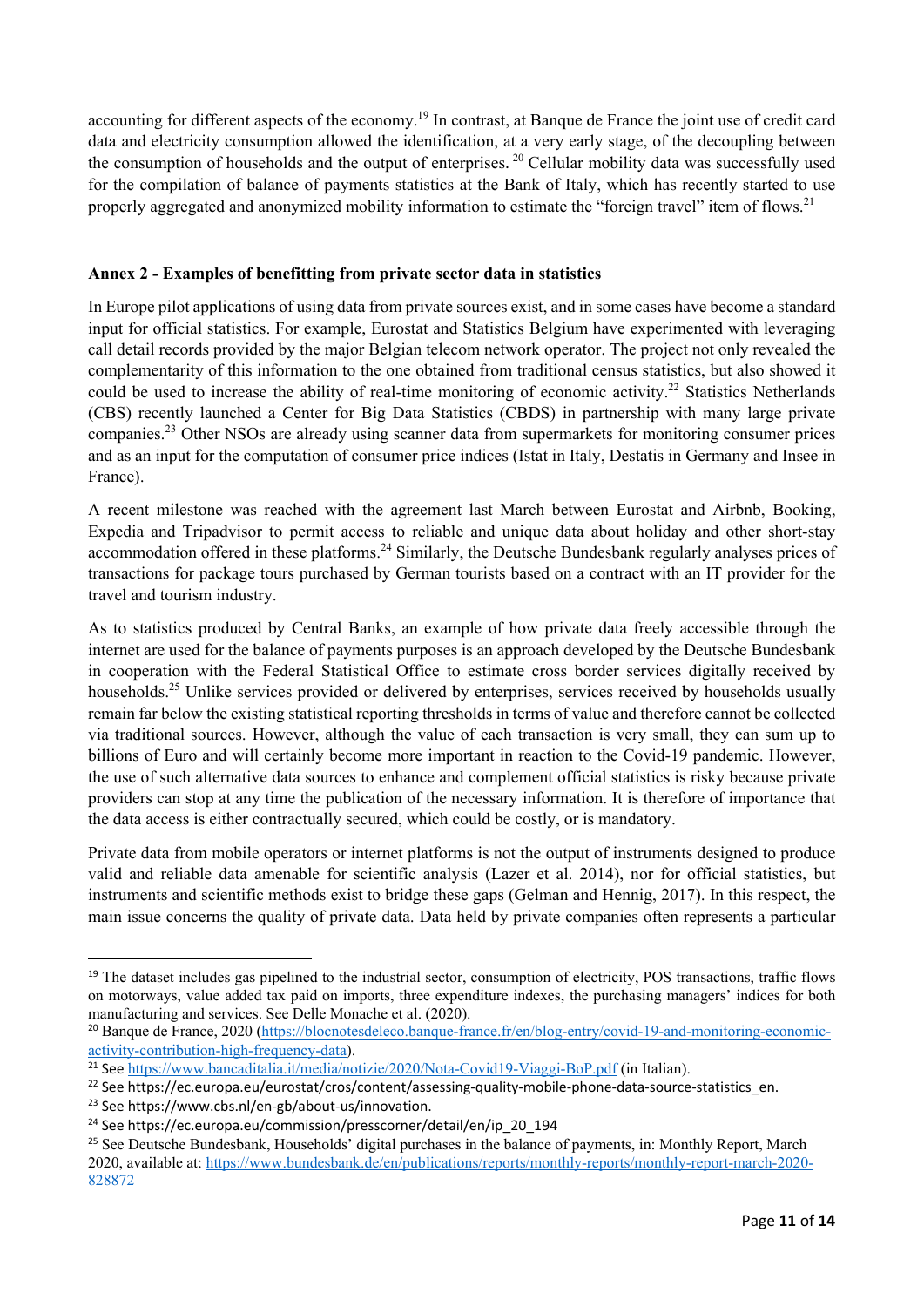demographic subset, while ignoring others, creating so-called "data invisibles". Caution needs to be exercised in extrapolating general observations, with consequences for the population at large, from such data. In addition, the time-series length of the data collected by private companies is often too short –at most limited to the period in which the particular company is active– complicating use in statistical models.<sup>26</sup>

Furthermore, the metadata accompanying this kind of private digital data differ varies greatly. This contrasts with the traditional production of official statistics, where substantial investment is made on the system of metadata providing rigorous and unambiguous definitions for each of the variables collected. Instead, digital data is generated without statistical metadata, and embrace variables with a vague connection with target indicators and aggregates. Digital data is generated to provide some kind of service, extraneous to statistical production. Thus, for the new data to be used in the production of official statistics, a non-negligible amount of preprocessing is required before effectively incorporating these new sources of information.

### **Annex 3 – A brief review of the literature on data ownership and sharing**

As digitalization progresses, the collection and analysis of data becomes a key element of productive processes in all sectors (Aronson and Cowhey, 2017). While economists have long been attuned to the fact that information is valuable, today's datasets are nothing like pre-smartphone ones, and understanding their social and economic role requires a different toolkit.

Foundational questions must be asked all over again. For decades, the data sphere in the private sector was ruled by a major unspoken assumption – information belongs to those who collect it. As data becomes more abundant and more detailed, and the platform model takes hold in the internet economy, unease with this assumption is growing. It has been alternatively challenged as unfair to data subjects, leading to inefficient economic outcomes, and overlooking the nature of data as a public good.

There is a diffuse sense that something must be done to address these issues, although no consensus emerged as of yet on solutions. In the following, we briefly outline two ongoing debates closely linked to policy decisions on access to and sharing of data: they concern (a) property rights over data and (b) competitive implications of data accumulation. These discussions do not directly address the needs of statisticians, yet still serve them by shedding light on the nature of contemporary datasets and on the limits of the status quo.

### *Property rights*

A sizable share of the fuel for today's information economy consists of personal data, i.e. data that concerns individuals. Digital companies routinely collect information on their users and deploy it towards a number of profitable ends, ranging from product improvement to ad targeting. Is it fair that they appropriate the attendant revenues in their entirety?

The "data dignity" movement, pioneered by Lanier (2013) and popularized by Posner and Weyl (2018), posits that income from personal data ultimately belongs with the data subjects. Internet companies, the argument goes, practice what is tantamount to exploiting free labor. Instead, they should compensate users – with money, not with online services – for their data. Union-like organizations should mediate negotiations.

This view is not exempt from drawbacks. What one person uploads online not always pertains to them alone (see e.g. Immorlica, Jackson and Weyl 2019), making it difficult to establish clear property rights. Private data markets are also liable to reinforce digital inequalities, since low-income individuals are less likely to opt out of selling their privacy compared to wealthier ones. Nonetheless, the data dignity angle captures a very real problem of asymmetry in power and information between data collector and data subject.

An alternative approach to the same problem, which takes a macro perspective instead of a micro one, uses fiscal policy as a conduit. In the recent past, the European Commission (2018) proposed a tax on revenues that

<sup>&</sup>lt;sup>26</sup> For example, restaurant reservations collected by OpenTable, were particularly useful to gauge how social distancing impacted restaurants activity, but the time series depth of the data was inherently too short for statistical usage.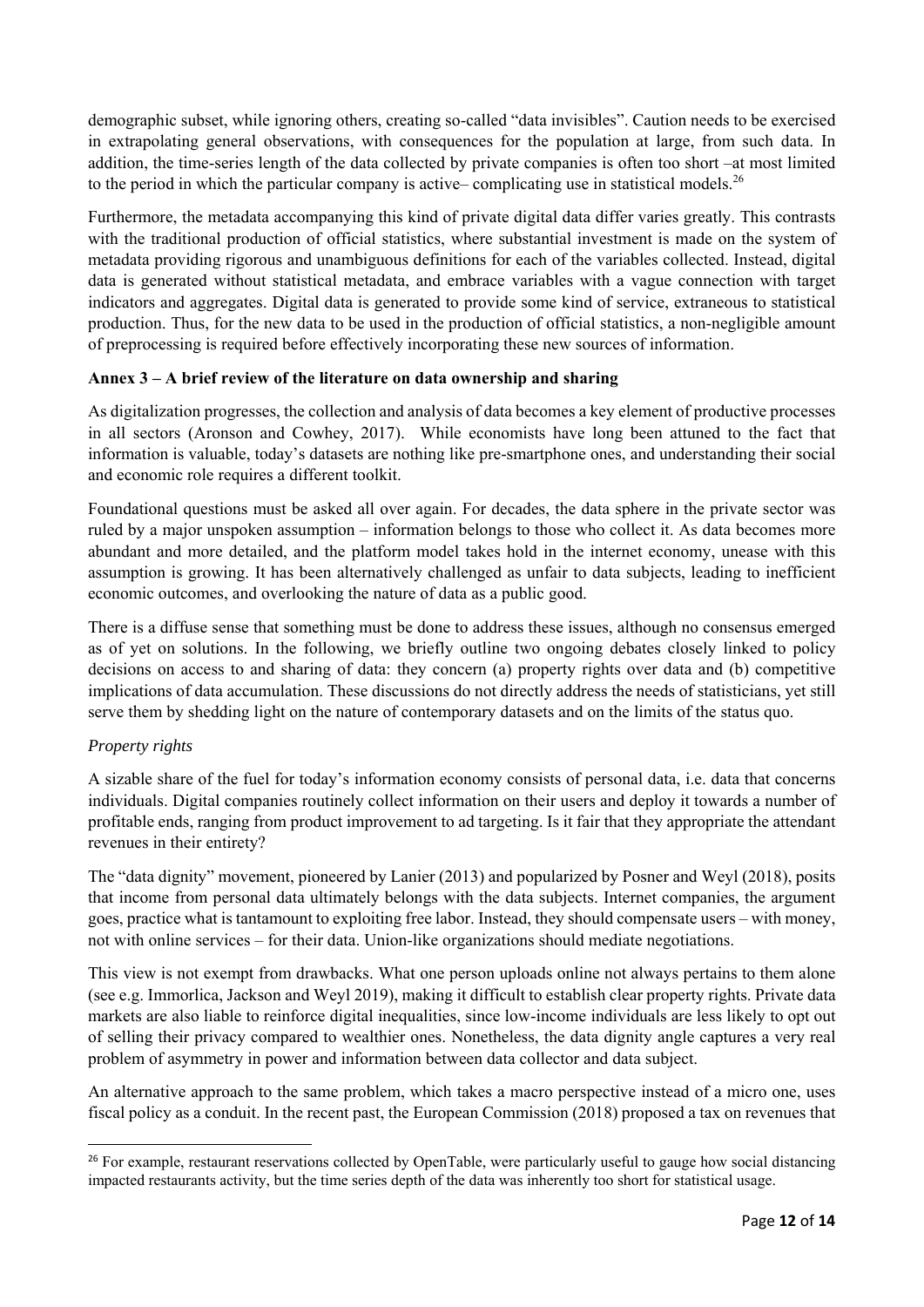internet companies extract from data-centric operations, as a way of giving back some of the value to the users<sup>27</sup>. The proposal did not go through as a EU-wide measure, but some member states have introduced policies to this effect. A similar policy, called a digital dividend, was proposed in California in 2019.

#### *Competition*

A variety of contemporary productive processes build on data-intensive technologies, such as machine learning. Many valuable datasets enabling such technologies, however, are concentrated in the hands of few companies. According to one school of thought, this constitutes a barrier to entry that stifles competition, innovation, and growth (e.g. Autorité de la Concurrence and Bundeskartellamt, 2016; Bourreau, de Streel, and Graef 2017). A textbook market failure should be rectified by public intervention.

To quote just a few of the many policy proposals in this field, Hall and Pesenti (2017) suggest the introduction of "data trusts", i.e. standard contractual agreements for the sharing of data between entities, guaranteed by "neutral and expert organizations" acting as trusted third parties. Mayer-Schonberger and Ramge (2018) go one step further, suggesting that large platforms such as Google, Facebook and Amazon should be mandated by governments to share at least part of their data with competitors $28$ .

Several other reflections on the subject of data and non-competitive rents – also focused on traditional antitrust solutions such as the breakup of internet oligopolies, or the recasting of data as essential facilities – have been carried out in academia, the public debate, and governmental task forces. One notable example is the long series of public hearings on "Competition and consumer protection in the 21<sup>st</sup> century" organized by the US Federal Trade Commission in 2018 and 2019.

### *A broader policy challenge*

The debates sketched above are but a part of a broader discourse also relating to privacy, security, cross-border trade in data, and the governance of cyberspace. A balance must be found that allows the public to benefit more from privately collected data, while maximizing incentives for innovation and safeguarding individual rights (OECD 2019). There have to be open discussions about market failures, data responsibility, and the balance between technology and law in strengthening user control over personal information.

#### **References**

Aprigliano, V., G. Ardizzi and L. Monteforte (2019) "Using Payment System Data to Forecast Economic Activity", International Journal of Central Banking, vol. 15(4), 55-80.

Aronson, J. and P. F. Cowhey (2017), Digital DNA: Disruption and Challenges for Global Governance, Oxford University Press.

Autorité de la Concurrence and Bundeskartellamt (2016), Competition Law and Data.

Bean, C. (2016), Independent Review of UK Economic Statistics.

<sup>&</sup>lt;sup>27</sup> "The Digital Services Tax is a tax with a targeted scope, levied on the revenues resulting from the supply of certain digital services characterised by user value creation. […] There are several ways in which user participation can contribute to the value of a business. For instance, digital businesses can derive data about users' activities on digital interfaces, which is typically used in order to target advertising at such users, or which can be transmitted to third parties for consideration. Another way is through the active and sustained engagement of users in multi-sided digital interfaces, which build on network effects where, broadly speaking, the value of the service increases with the number of users using the interface." (European Commission, *ibid.*)

<sup>&</sup>lt;sup>28</sup> Data sharing mandates of varying intensity are an interesting solution from the point of view of competition, and also with a broader look at reducing asymmetries in the digital world. However, trade-offs with privacy must be carefully evaluated (Biancotti and Ciocca 2019), as re-identification of individuals in highly detailed, highly multidimensional data sets is still too easy.